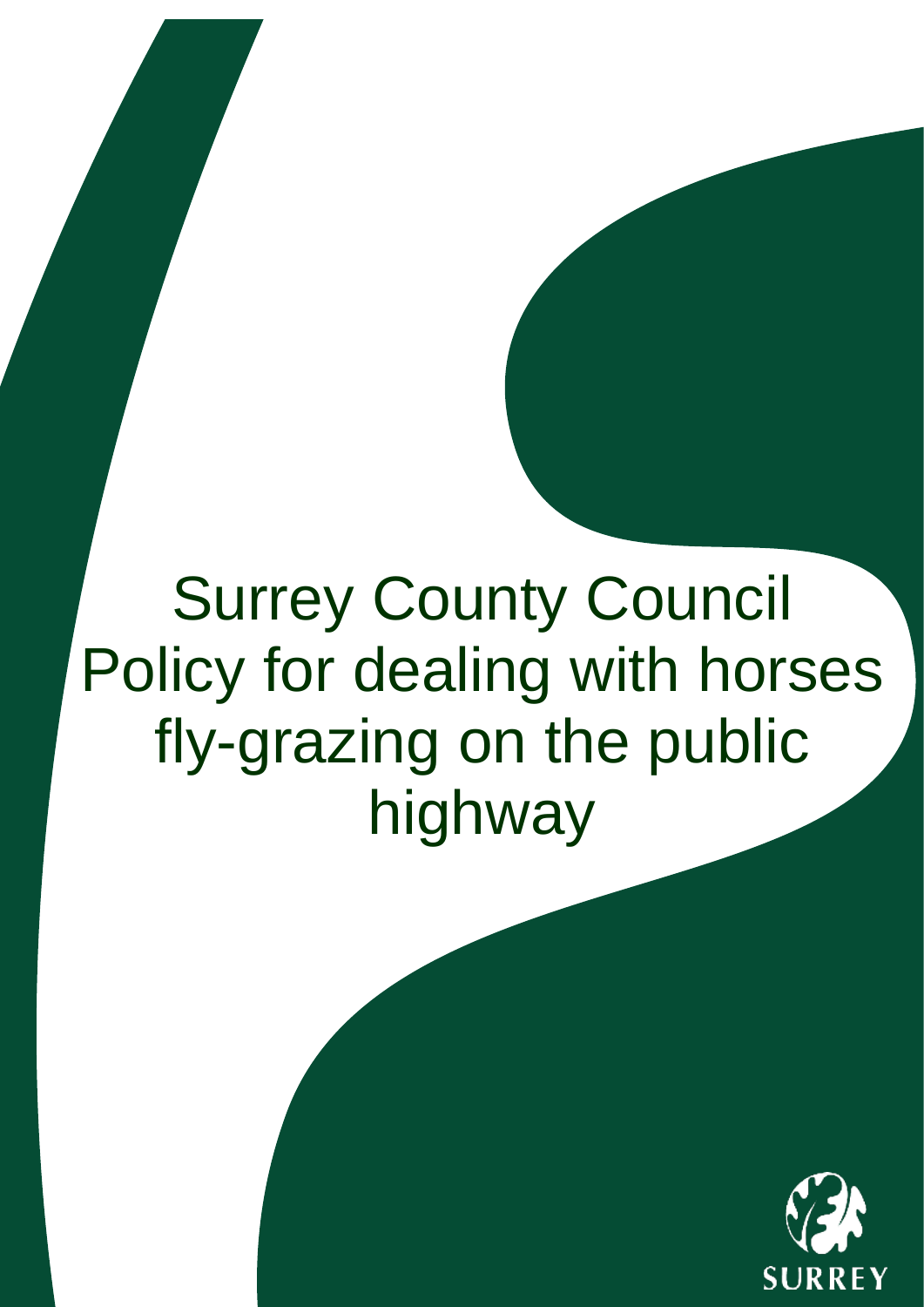# <span id="page-1-0"></span>**Contents**

| The Animals Act 1971 (section 7) as amended by the Control of Horses Act 20153 |  |  |
|--------------------------------------------------------------------------------|--|--|
|                                                                                |  |  |
|                                                                                |  |  |
|                                                                                |  |  |
|                                                                                |  |  |
|                                                                                |  |  |
|                                                                                |  |  |
|                                                                                |  |  |
|                                                                                |  |  |
|                                                                                |  |  |
|                                                                                |  |  |
|                                                                                |  |  |
|                                                                                |  |  |
|                                                                                |  |  |

# <span id="page-1-1"></span>**Introduction**

This policy has been created to address fly-grazing on public highway land within Surrey.

Fly-grazing is "the placing of horses on another person's land to use their grazing, without their consent". Surrey Highways recognises its duty, as part of a multi-agency approach, to protect the welfare of horses (or other fly-grazing animals) once in our possession, and ensure the highway is safe for all users.

As a general policy, we will investigate all reports of fly-grazing horses which are on highway land. Before any action is taken to detain the horse(s), we will make reasonable attempts to locate the owner (s) to require that they take back their horses which are unlawfully on highway land. We are unable to physically check whether a horse has a microchip or not.

As a Highways Authority, we claim no expertise in horse welfare and care, and rely strongly on guidance from appropriate animal charities.

We must also balance our approach with the risk to the public and competing priorities. All cases of fly-grazing will be dealt with on a case-by-case basis, based on the situation presented.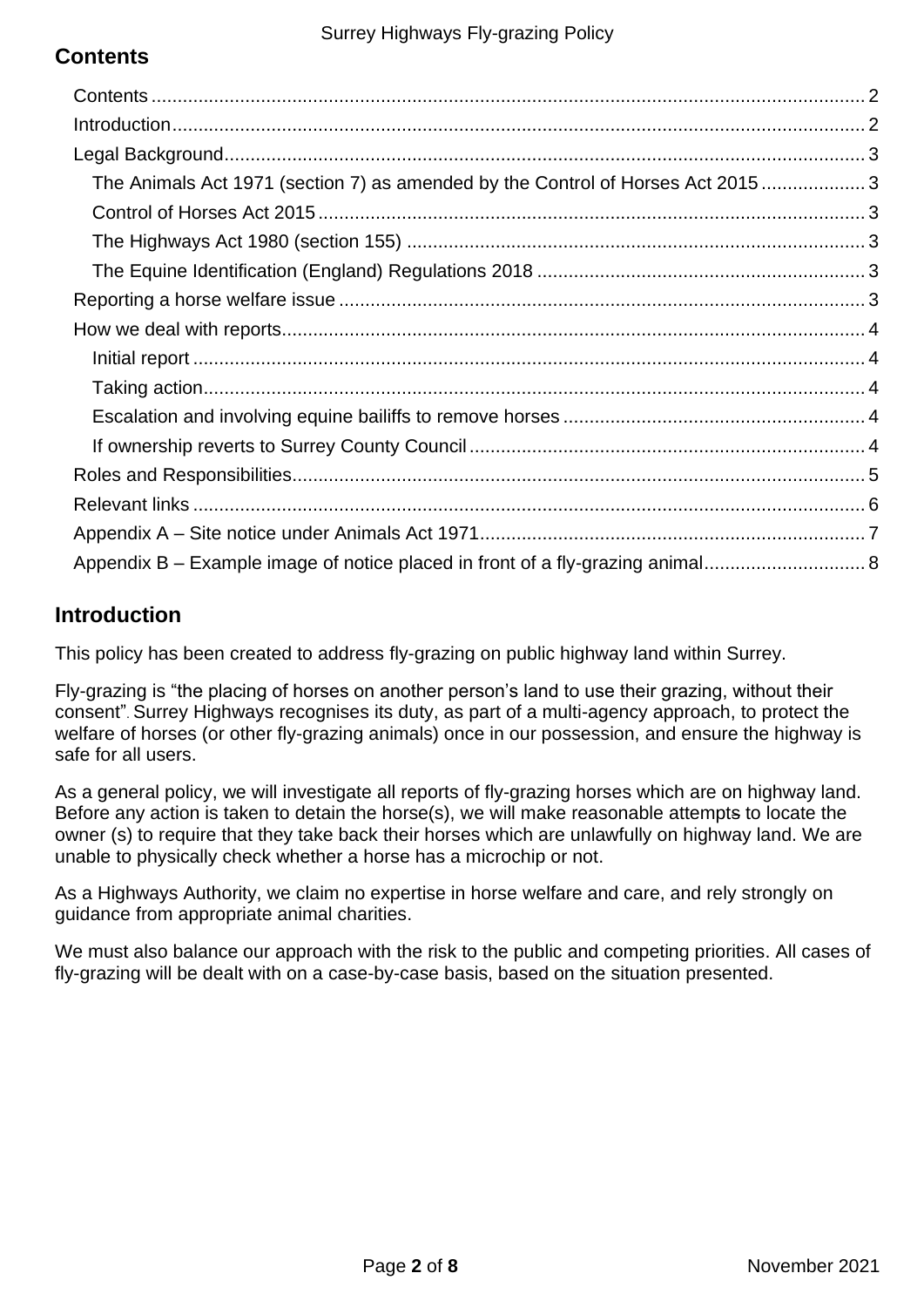# <span id="page-2-0"></span>**Legal Background**

There are several pieces of legislation which cover this area.

## <span id="page-2-1"></span>**The Animals Act 1971 (section 7) as amended by the Control of Horses Act 2015**

This Act allows the owner or occupier of land to detain horses which stray onto their land and to claim expenses for damage done by the animal to the land, and the costs of keeping the animals until such time as the horses are restored to the owner or disposed of. The landowner becomes responsible for the reasonable care of the horses while being detained.

## <span id="page-2-2"></span>**Control of Horses Act 2015**

This Act makes provision for the taking of action in relation to horses which are on land in England without lawful authority. The Act applies to horses which are unlawfully on land, whether they have strayed there or been placed there deliberately. This Act introduces a procedure regarding the detention and subsequent treatment of such animals.

# <span id="page-2-3"></span>**The Highways Act 1980 (section 155)**

This Act makes it an offence for horses to stray or lay on, or at the side of a highway. This does not apply to highways which cross common land, waste or unenclosed ground.

The police have powers to remove horses straying on the highway and either return them to the horse owner or to remove them to a place of safety.

# <span id="page-2-4"></span>**The Equine Identification (England) Regulations 2018**

These regulations make it a legal duty for the owner or keeper of a horse to ensure the animal is correctly identified.

# <span id="page-2-5"></span>**Reporting a horse welfare issue**

Concerns for the welfare of a horse should be reported to World Horse Welfare, the RSPCA, or any local horse charity, in the first instance.

Problems with horses on the road or pavement, causing an **immediate** risk to motorists or pedestrians, should be reported directly to the Police.

All other concerns for horses fly-grazing on the Council's highway land, should be reported to Surrey County Council, using the following details:

■ Web: <https://www.surreycc.gov.uk/reportahighwayproblem> (Select: Trees, hedges, grass and

weeds >Grass> Any other grass issue)

**Phone: 0300 200 1003** 

Address: Surrey County Council

Hazel House

Merrow Lane

Merrow

**Surrey** 

GU4 7BQ

We aim to provide an initial response to all enquiries within 28 days.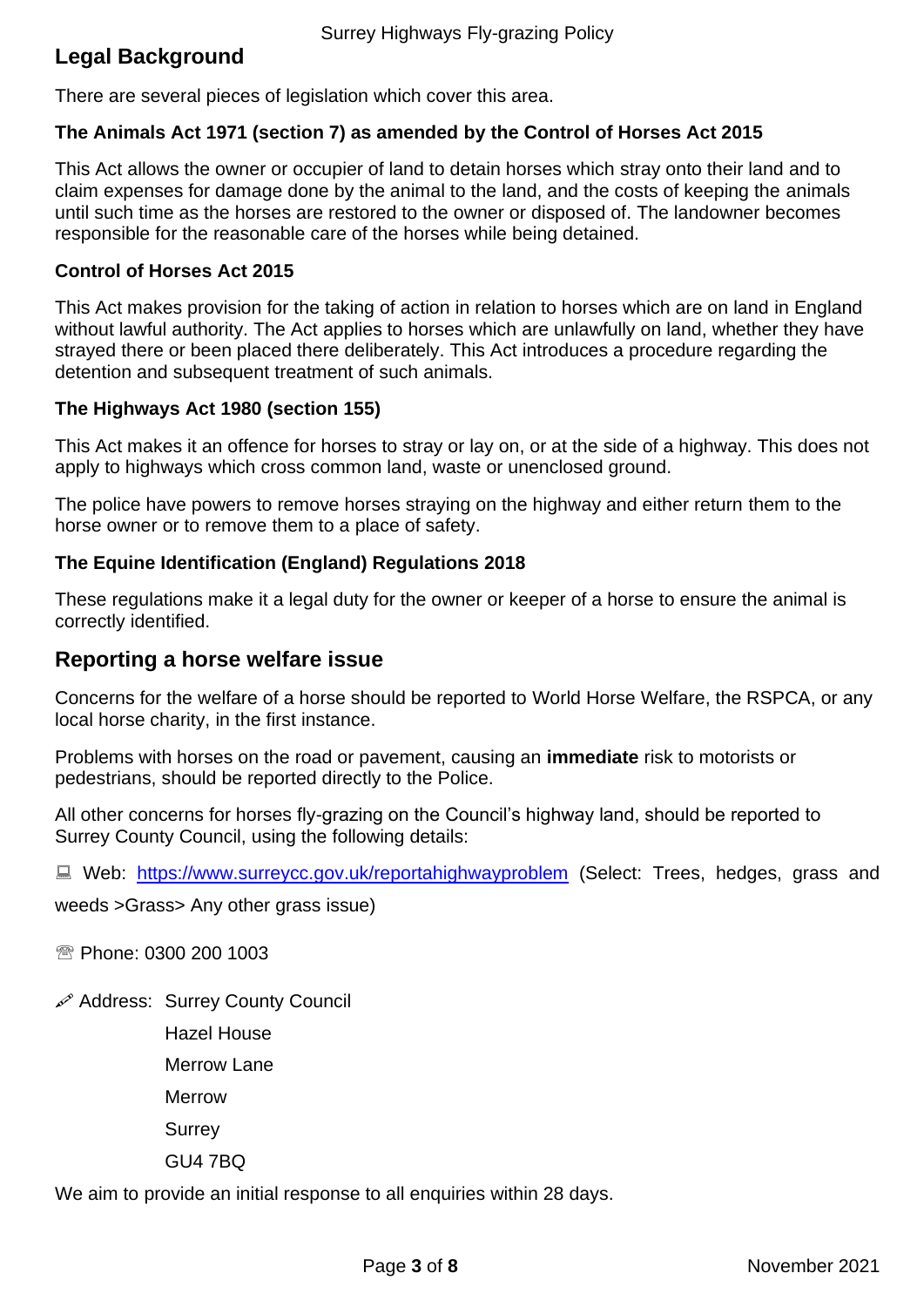#### Surrey Highways Fly-grazing Policy

We cannot provide an emergency response service to fly-grazing, and therefore any issue which presents an immediate risk should be referred to the RSPCA (or a local horse charity) or the Police.

# <span id="page-3-0"></span>**How we deal with reports**

### <span id="page-3-1"></span>**Initial report**

When we are made aware of a horse fly-grazing on the public highway, we will verify that the land is public highway and will carry out a site inspection. This may be a joint inspection with a horse charity or expert.

We will make reasonable efforts to locate the animal's owner but this may be difficult. We cannot undertake to check for any microchips as we do not have facilities to do this.

#### <span id="page-3-2"></span>**Taking action**

If the owner does not remove their horse(s) within 24 hours, we will place laminated notices at the location making it clear that the land is part of the public highway. This notice will include a map highlighting the area concerned and details of whom to contact.

The Surrey County Council Contact Centre should be advised of this action, in case of any phone calls.

The expectation is that the owner(s) will remove the horses from the highway land at this point.

#### <span id="page-3-3"></span>**Escalation and involving equine bailiffs to remove horses**

If the owner does not remove the horse(s), we may escalate the case and work with a horse charity or other relevant organisation to engage the services of equine bailiffs.

When horses are removed, we will put up a notice near where the horse was found with details of how the horse(s) can be claimed. See appendix A for a copy of the notice.

There is a statutory period of 96 hours, within which the owner may claim ownership. Within the first 24 hours of the 96-hour period, we must give notice to the owner (if known), and also let the Police know, at the most local station to where the animal was taken.

Where an owner comes forward, the owner must provide proof of ownership through the horse's passport and must reimburse all reasonable costs associated with the horse's detention, livery, care and transport.

If the horse(s) is not claimed within 96 hours, ownership will revert to Surrey County Council.

#### <span id="page-3-4"></span>**If ownership reverts to Surrey County Council**

Our preferred option is for the horse(s) to be given to a suitable new home and owner, through a horse charity.

In cases where this is not possible, the Control of Horses Act 2015 permits alternative options.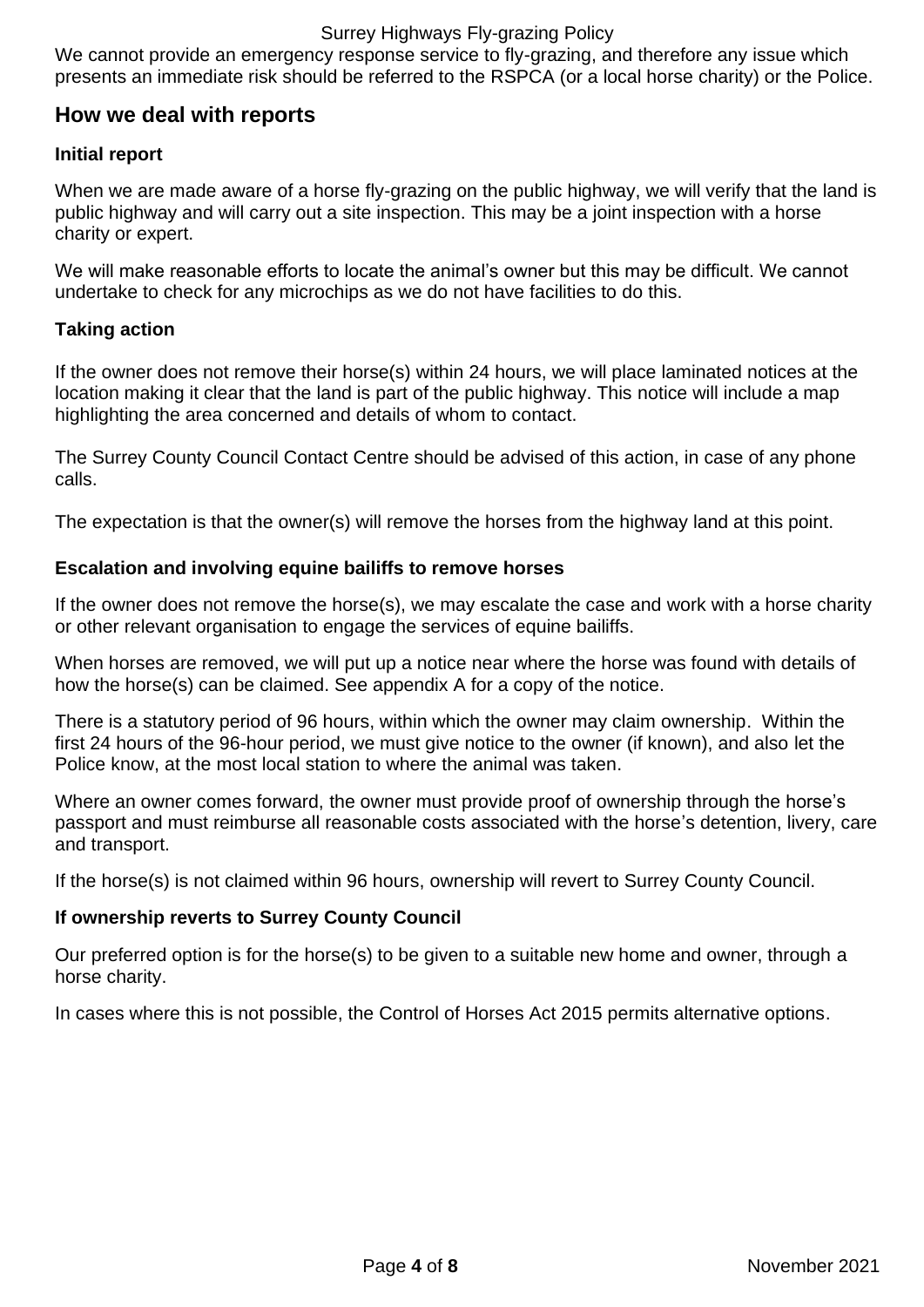# <span id="page-4-0"></span>**Roles and Responsibilities**

There are several different agencies who can become involved in reports of fly-grazing and horse welfare. The table below outline those involved and how they may be required to assist in resolving the issues reported.

| Table 1: Roles and Responsibilities of the different agencies and organisations in the process of |  |
|---------------------------------------------------------------------------------------------------|--|
| caring for fly-grazing horses                                                                     |  |

| <b>Role</b>                                                             | <b>Responsibility</b>                                                                                                                                                                                                                               |
|-------------------------------------------------------------------------|-----------------------------------------------------------------------------------------------------------------------------------------------------------------------------------------------------------------------------------------------------|
| <b>Surrey County</b><br>Council (Highways<br>with Land and<br>Property) | respond to all enquiries regarding horses fly grazing on the public<br>highway<br>bringing all parties together and involving experts where necessary<br>$\bullet$<br>seek advice and then decide on the most appropriate steps to take.            |
|                                                                         | where required, serving the appropriate notices and engaging a<br>bailiff service                                                                                                                                                                   |
| Police                                                                  | respond to reports of horses causing a danger to highway users<br>support the council, and horse bailiffs, where required, in removing<br>horses from the highway especially if there is a perceived risk to<br>safety and possible public disorder |
| <b>Horse Charity</b>                                                    | liaise with the Equine Bailiffs and/or Highways department as<br>required<br>to provide any support where possible<br>assist in re-homing the horse(s)                                                                                              |
| RSPCA / World<br><b>Horse Welfare</b>                                   | investigate reports regarding horse welfare or cruelty, as reported<br>to the organisation<br>liaise with the Highways department and/or bailiffs as required<br>$\bullet$                                                                          |
| <b>Equine Bailiffs</b>                                                  | assist with the removal of horses from the highway as instructed<br>duties can include removal of horses to a safe place and looking<br>after their health and welfare                                                                              |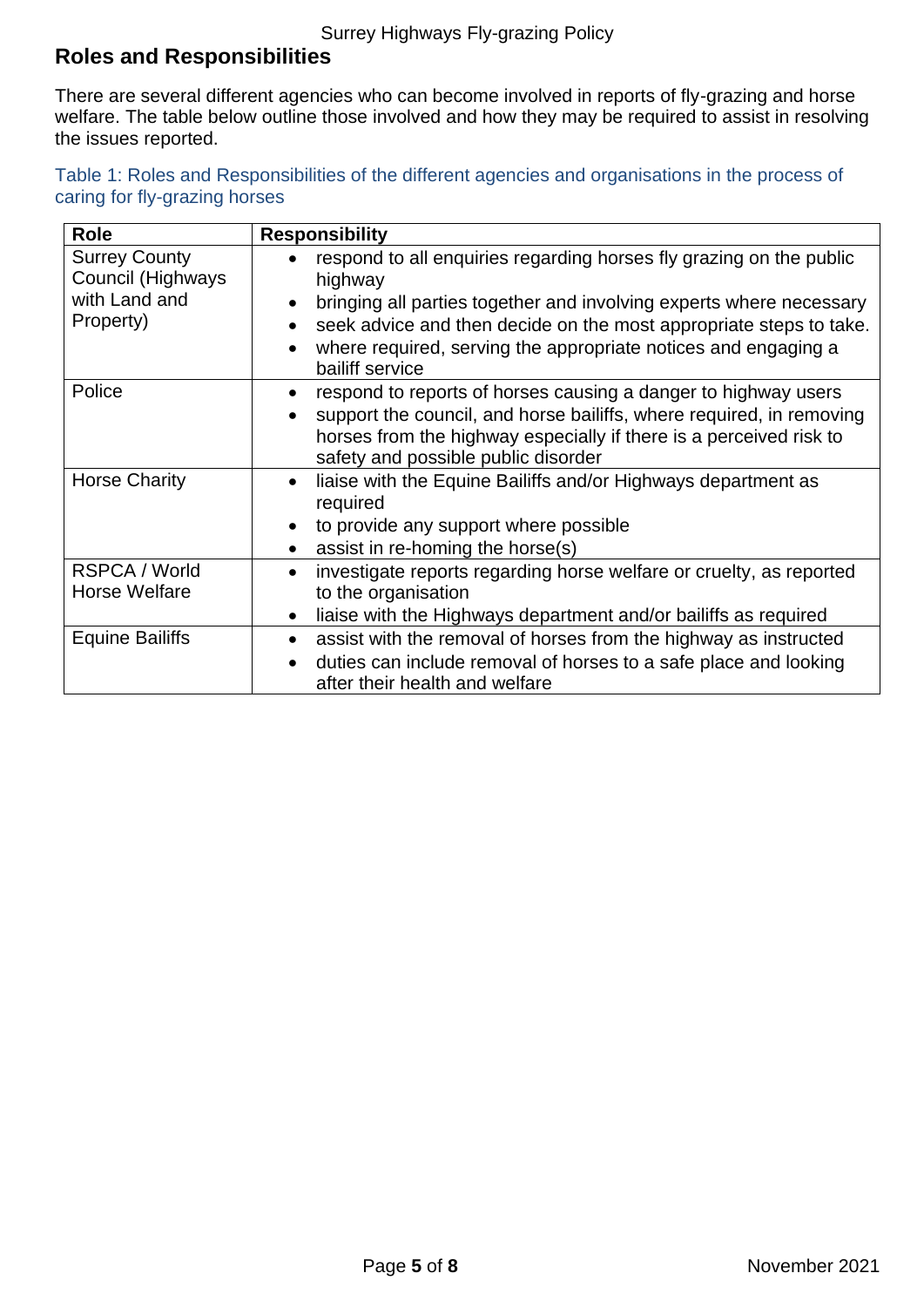# <span id="page-5-0"></span>**Relevant links**

- [Control of Horses Act 2015](http://www.legislation.gov.uk/ukpga/2015/23/contents/enacted)
- [The British Horse Society \(Microchips and Horse passports\)](https://www.bhs.org.uk/advice-and-information/horse-ownership/horse-passports/faqs)
- [RSPCA](https://www.rspca.org.uk/adviceandwelfare/pets/horses/health/tethering)
- [World Horse Welfare](https://www.worldhorsewelfare.org/)
- [Equine \(Horse\) Bailiffs](http://www.thehorsebailiffs.co.uk/)
- [National Equine Welfare Council](http://www.newc.co.uk/members/)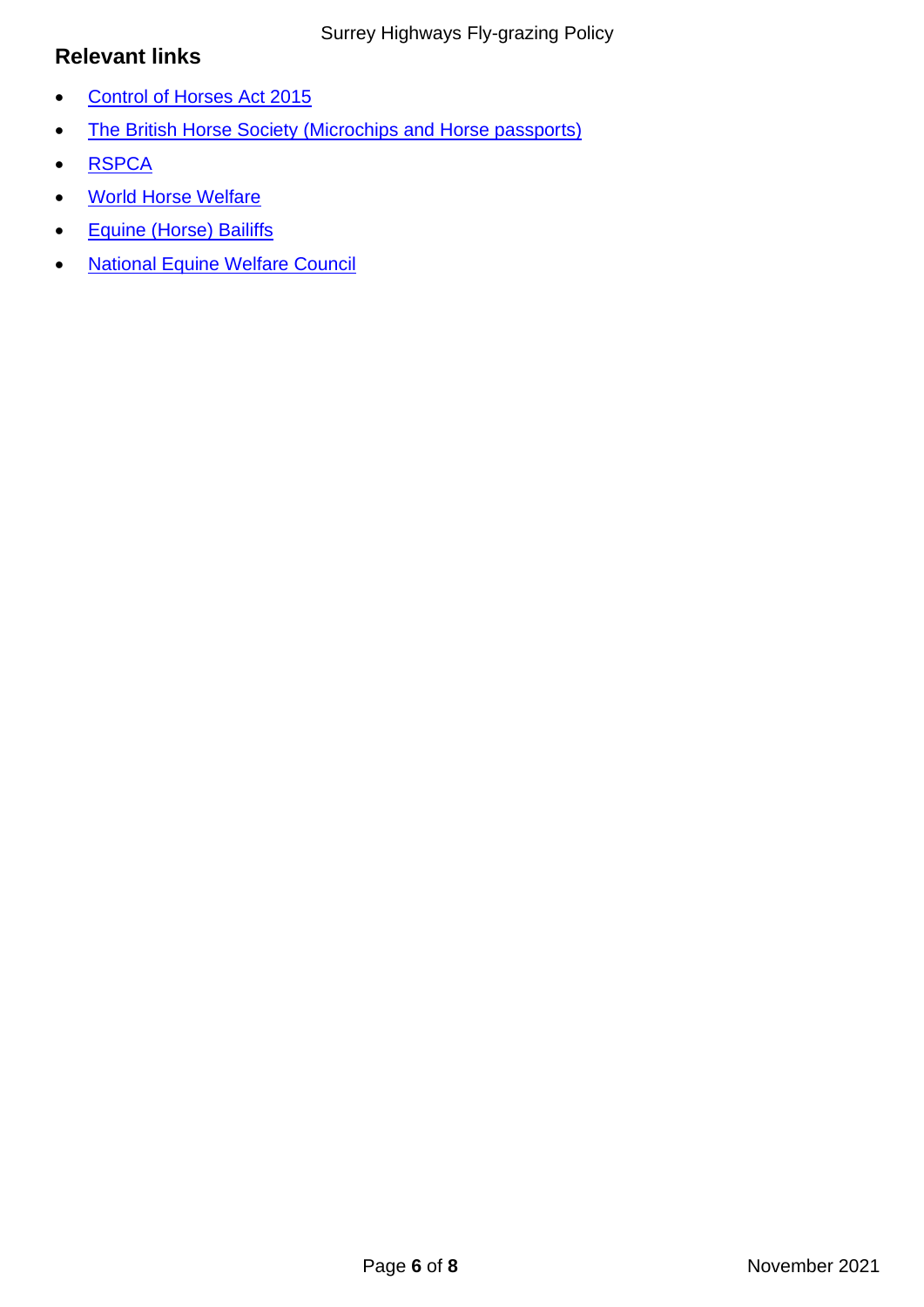<span id="page-6-0"></span>Surrey Highways Fly-grazing Policy **Appendix A – Site notice under Animals Act 1971**



# THE ANIMALS ACT 1971

**(As amended by the Control of Horses Act 2015)**

# **NOTICE UNDER SECTION 7C FOLLOWING DETENTION OF HORSE(S)**

THIS NOTICE is placed under section 7C of the Animals Act 1971 (as amended by the Control of Horses Act 2015) by SURREY COUNTY COUNCIL in pursuance of its powers to **detain** horse(s) under section 7A of the Act.

Horse(s) described as:

Was (were) detained from the following location / address / area:

At the following date and time**: [dd/m/yyy] at am/pm**

If you are the owner or person acting on behalf of the owner, or have any information regarding the ownership of the horse(s) please contact:

#### **[Name and address here] Email: highways@surreycc.gov.uk**

**If no information is forthcoming within 96 hours (equivalent of 4 working days) from the time of detention, steps may be taken to dispose of the horse (s) under section 7C (5) of the Act, which may include its destruction.** 

Date & time of placing notice: **[dd/m/yyy] at am/pm**

96 hour period ends: **[dd/m/yyy] at am/pm**

Signed by: Signed by: Surrey County Council